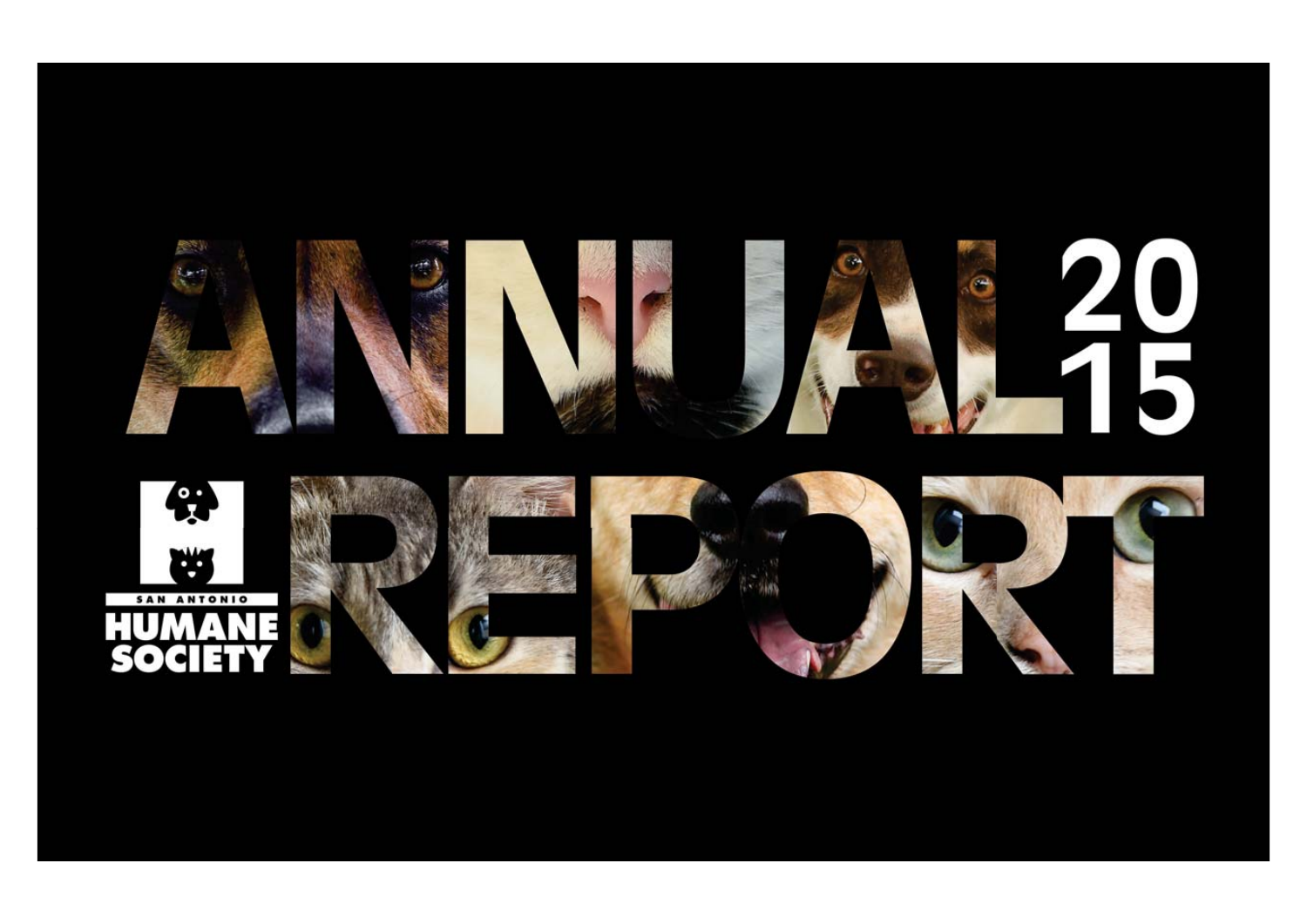# **CONNECTING FRIENDSFOR LIFE**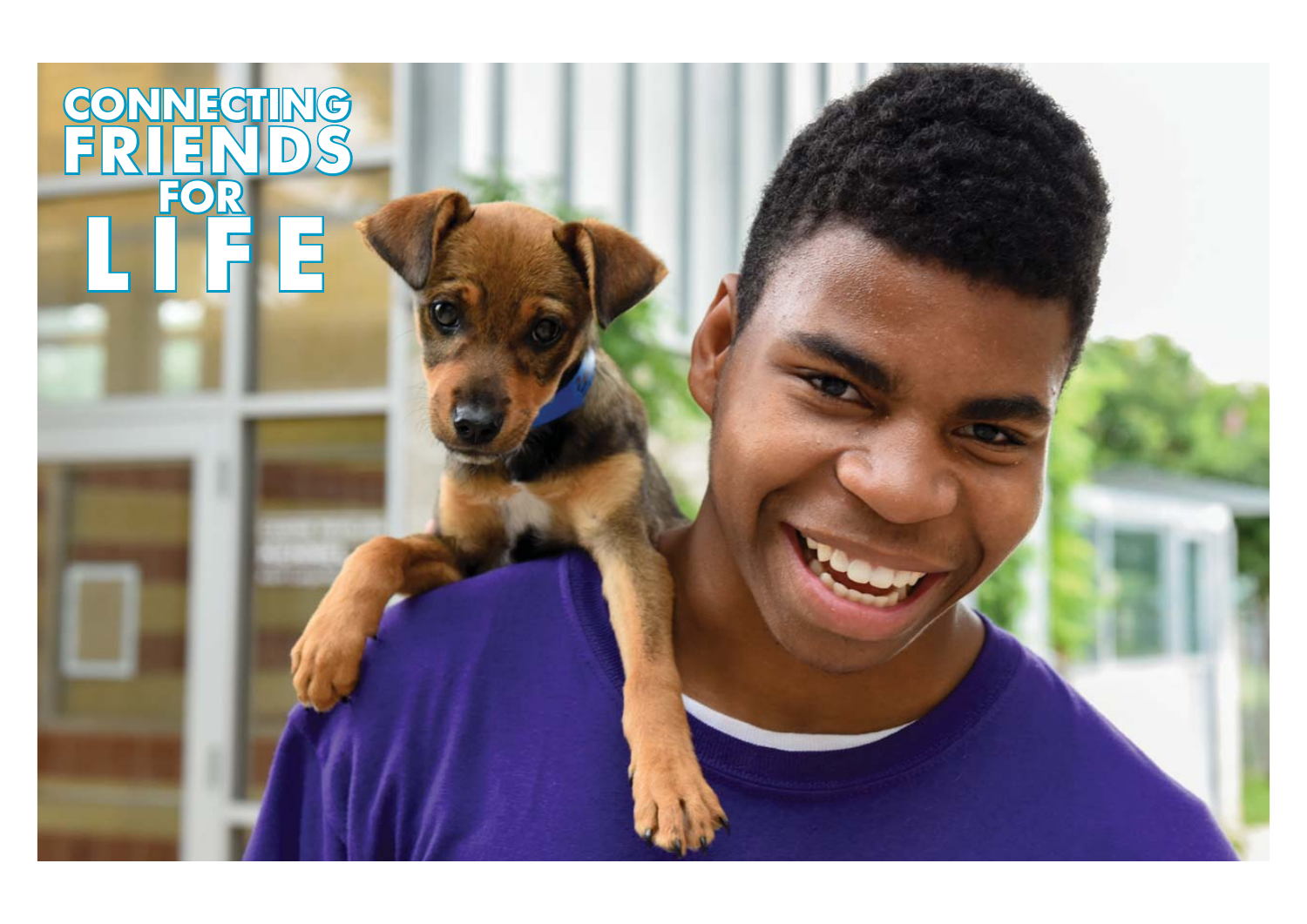**President/CEO** Nancy F. Najim

**Chief Financial Officer** Jean Flores

**Chief Veterinarian**Dr. Courtney H. Bridgeman

**Director of Communication**Seamus R. Nelson

**Director of Development** Traci B. Gomez

**Director of Human Resources**Sabrina Fowler

**Director of Operations** Cynthia Martinez

**STAFF LEADERSHIP STAFF LEADERSHIP**  $\frac{1}{2}$ **EALD**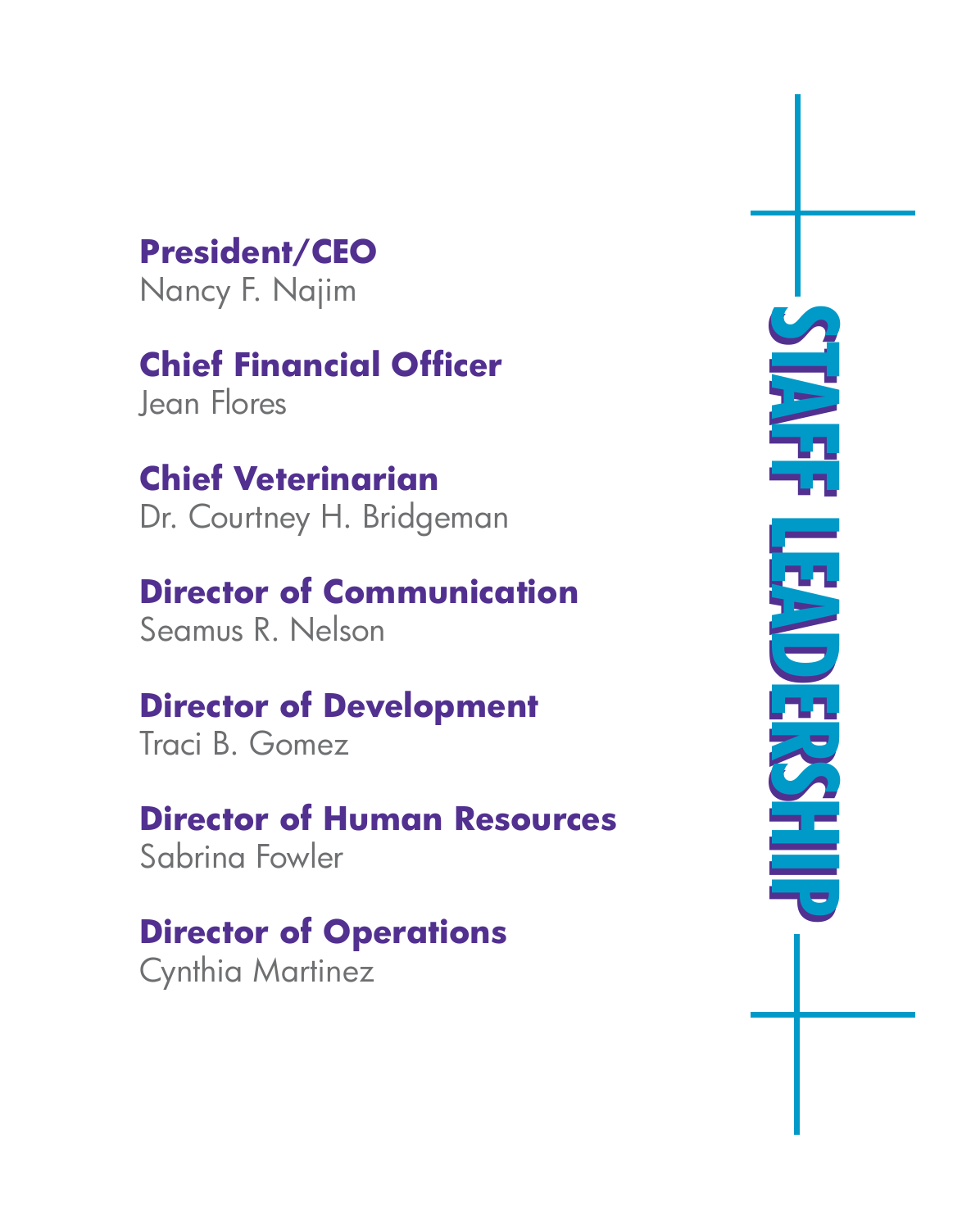### **Chair**

Lavonne Garrison

**Vice Chair**Erika Ivanyi

**Treasurer**Bob Logan

**Secretary** Terry Brechtel

#### **Past Chair**Lynnell Burkett

### **Board Members**

Dr. Lydia Andrade Sandra Banks DanceSusan BeldonRichard BrauneDina ColeBill CrowAlex DePeralta, D.D.S. Denise Pride, M.D. Helene DePeraltaDr. Maria Ferrier

Jonathan Gurwitz Jill Jackson-Chavis Andrea LutzGlenn MacTaggart Scott MatkinHoward PeakLarry Walker

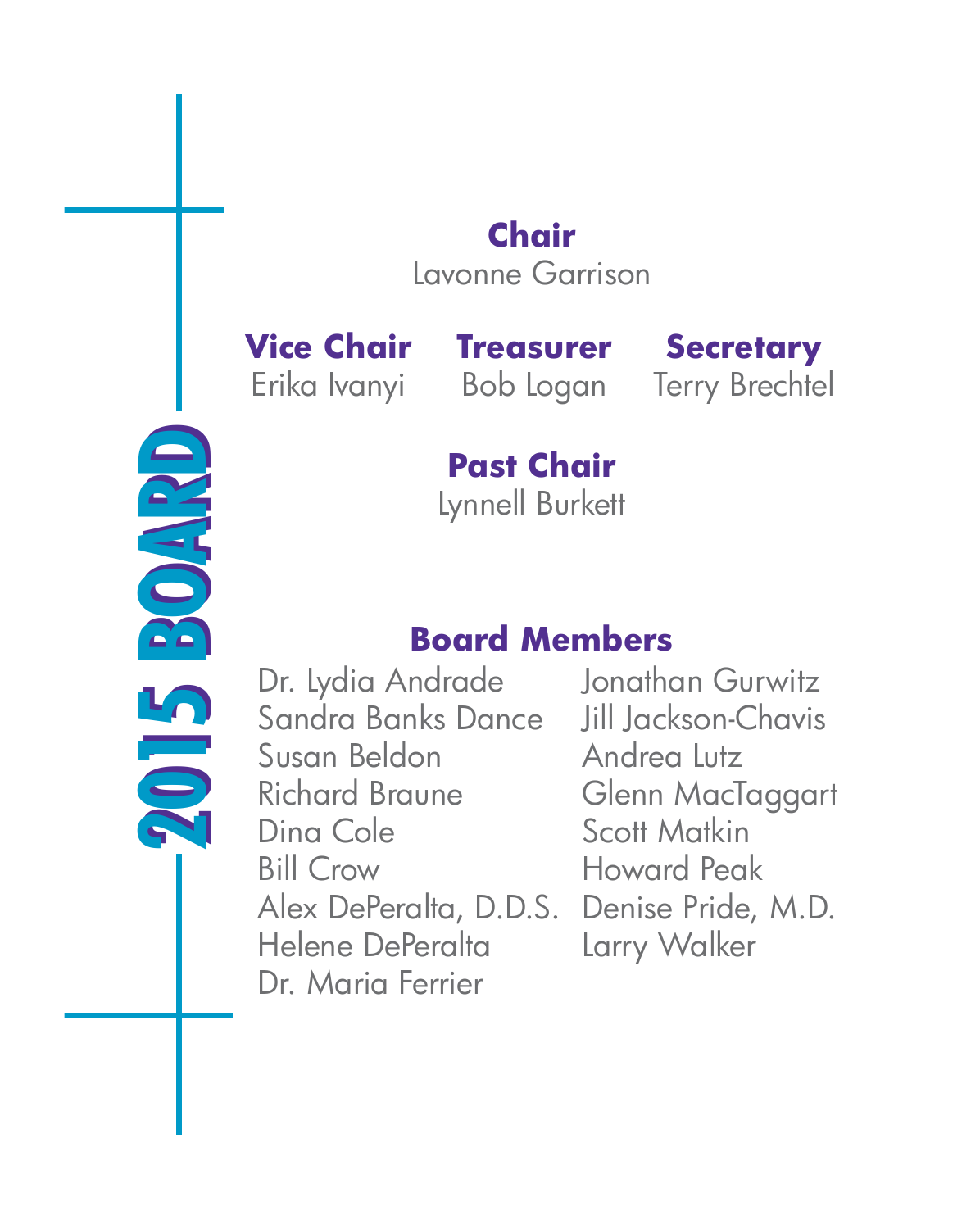### **OVERVIEW OVERVIEW**

*"It is a result of the combined efforts of our donors, staff, and volunteers that we were able to adopt out 4,809 pets during 2015. Without them, we would not be able to continue our progress toward our mission of protecting and improving the lives of dogs and cats."*

#### -Nancy F. Najim, President/CEO

*"The San Antonio Humane Society continues to work Kirelessly to care for thousands of animals until they find a loving forever home. Our volunteers, staff, and donors are invaluable to our success, and on behalf of the Board of Directors, I gratefully appreciate and acknowledge your support."* -Lavonne Garrison, Board Chair



The San Antonio Humane Society (SAHS) is a 501(c)(3) nonprofit, no-kill organization that has served Bexar County and its surrounding areas since 1952. Every year, the SAHS shelters, medically treats, and rehabilitates approximately 5,000 animals. Many have been injured, abused, surrendered by their owners, or found as strays, and they remain in our care until adopted. Through our adoption, volunteer, foster, and educational programs, we remind the public of the importance of responsible pet ownership, microchipping, and spaying/neutering. As a no-kill organization, the SAHS saves healthy pets, as well as dogs and cats needing medical attention, with euthanasia reserved only for untreatable animals.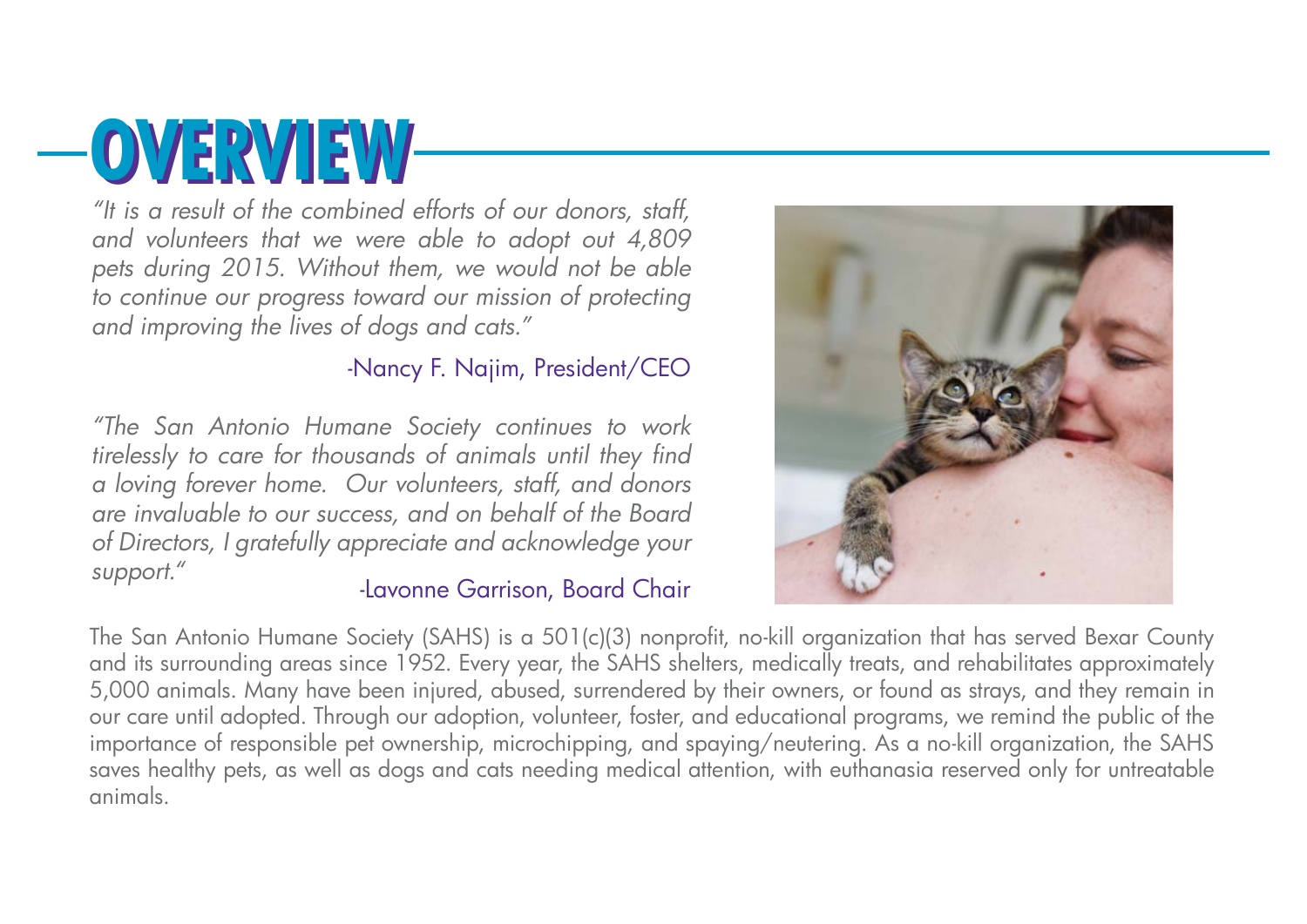

While many believe that we are affiliated with and receive funds from the Humane Society of the United States, this is not the case. We rely on the charitable generosity of our community, therefore by donating locally you help us continue our mission to protect and improve the lives of dogs and cats.

#### **Charitable Revenue:**

Community support includes pledges and contributions from individuals, corporations, and foundations; revenue received from newsletters and mail campaigns; and donations received from memorials and the website.

#### **Program Services Revenue:**

Includes fees from pet adoptions and surrenders, spay/neuter services, volunteer orientation, wellness clinics, Humane Education programs (e.g. Camp Humane).

#### **Investment Activity:**

Investment activity includes realized and unrealized gains and losses, as well as change in values of assets held.

#### **Event Revenue:**

El Rey Fido and Paws on the Patio

Complete financial statements are available upon request or can be found on our website at SAhumane.org. *The SAHS's qudit of financial information is conducted by Akin, Doherty, Klein, & Feuge P.C.*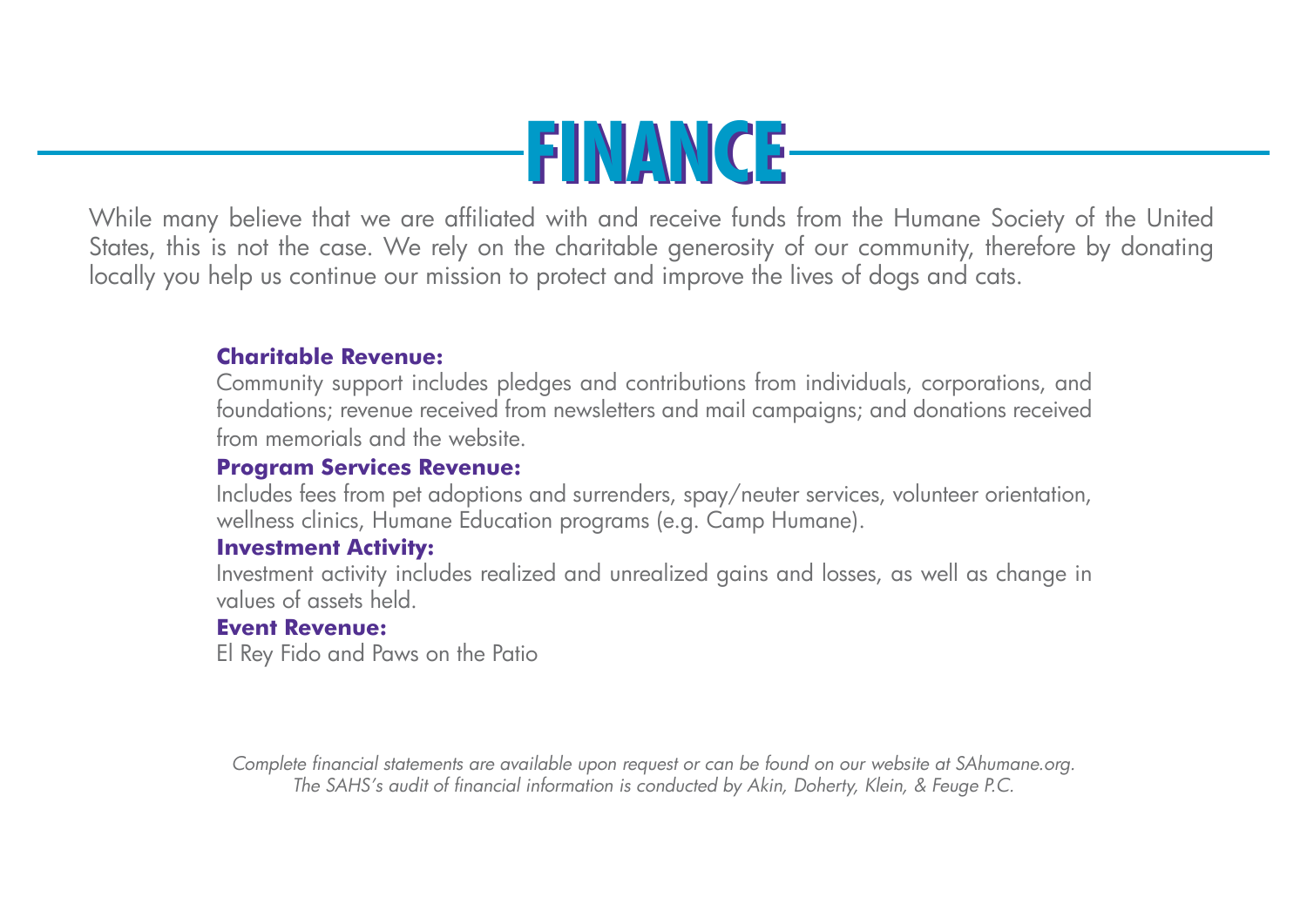

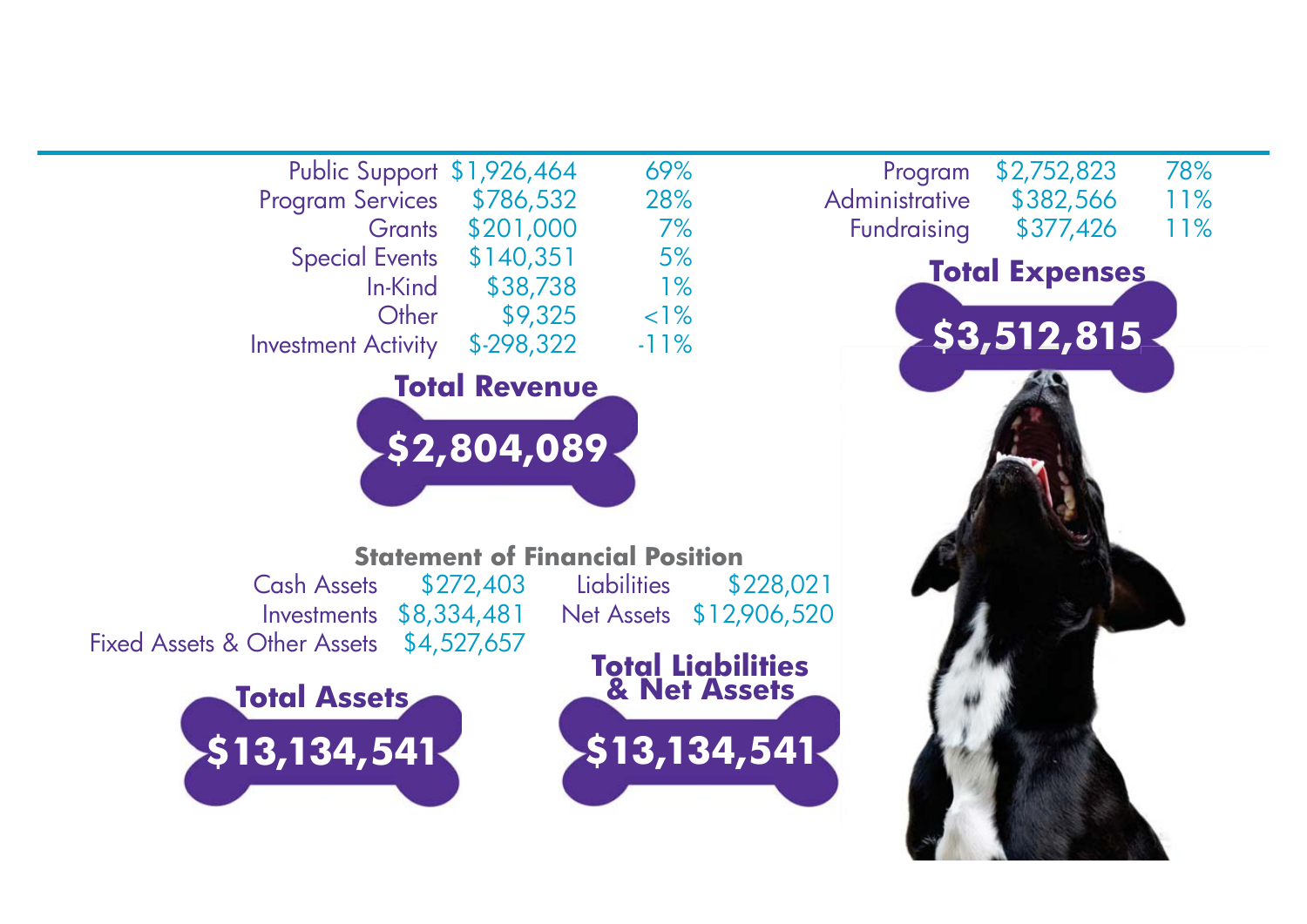

*\**Live-release rate = (adopted + transferred + returned)/total intake. Total intake for 2015 is 4,978 which accounts for the pets who were brought to the shelter in 2015, but did not find their forever placement until after the end of the year.

*<sup>t</sup>*In a shelter environment, it is impossible to have a 100% live-release rate. The shelter only euthanizes animals that we are unable to treat, have a condition that poses a significant threat to the other animals in the shelter, or that cannot be rehabilitated.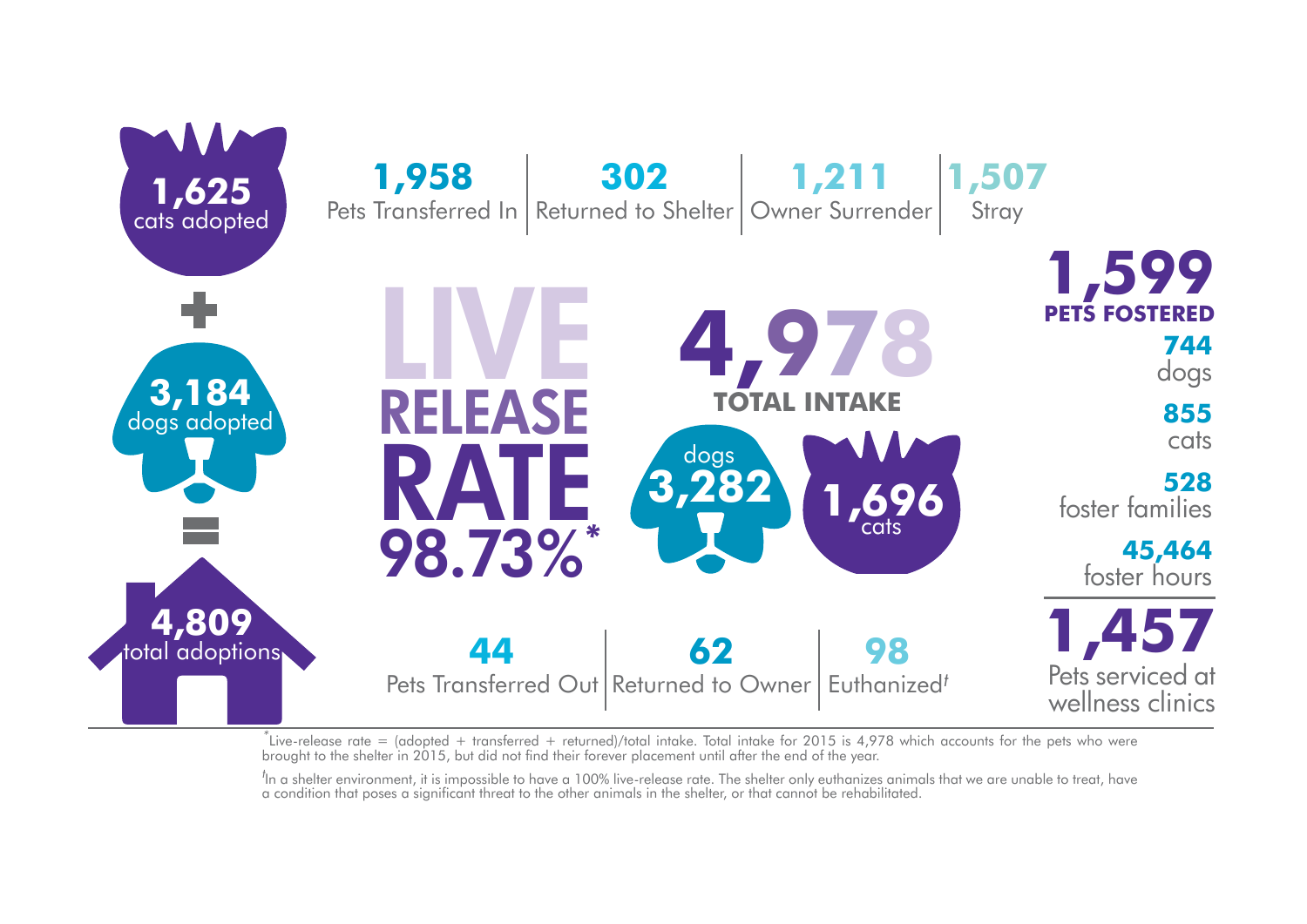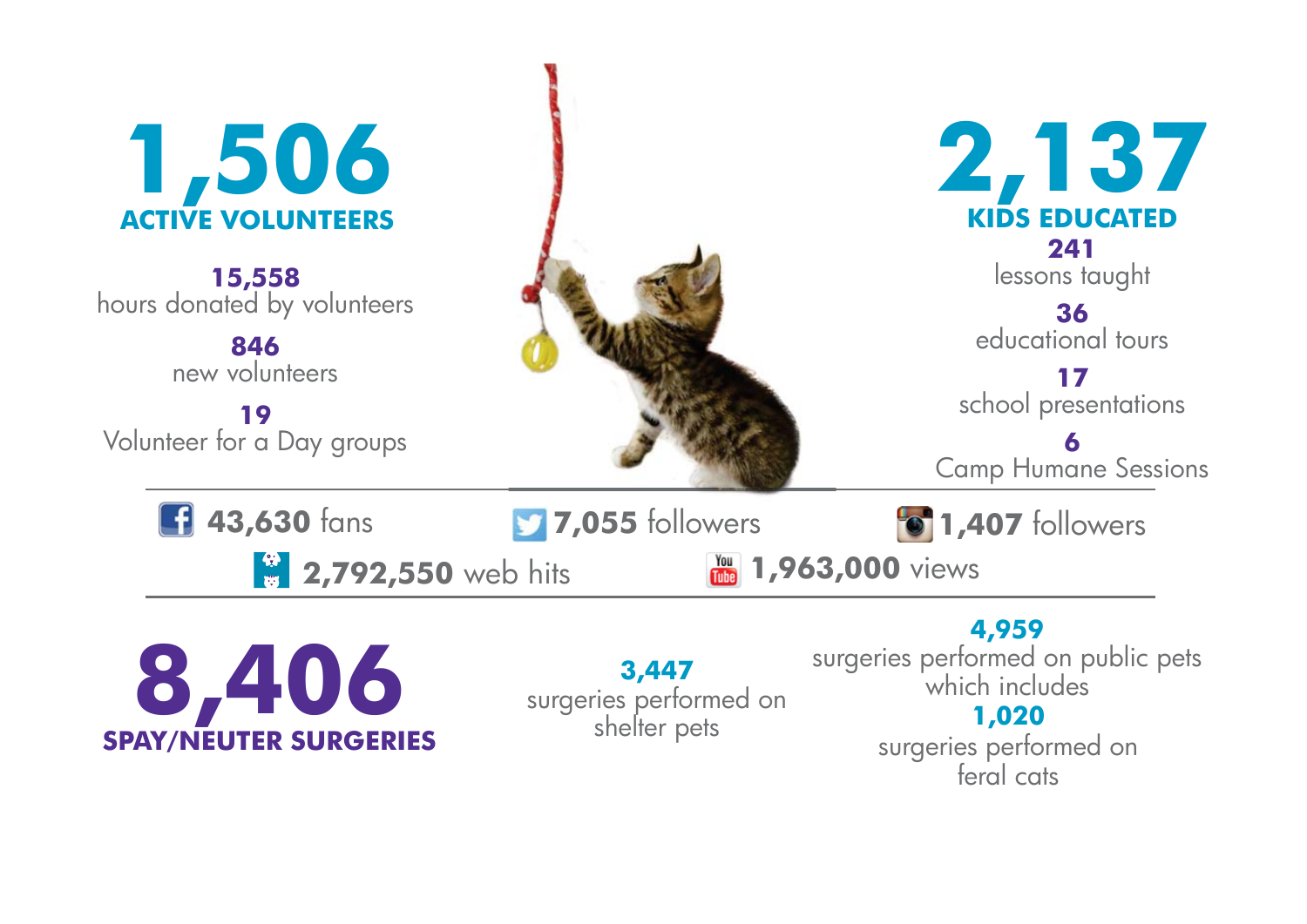### **SUCCESS STORY: SUCCESS STORY: Mysa**

During Mysa's stay at our shelter, staff and volunteers often asked themselves the same question: "Why is she still here?" After transferring into the San Antonio Humane Society in November 2015, Mysa called the shelter her home for a lengthy 147 days, and during her time here, we were privileged to share in her affection, her silliness, and her laid-back ways. She was more inclined to find a shady tree to nap under than run laps across the yard.



On the day of her adoption, Tyler walked into the shelter looking to bring a new companion into his new, but empty home. Before moving out of his parents' home, Tyler was quite used to having a pet ever-present in his dayto-day. "I missed having a dog," he says, acknowledging that he met many dogs that day, "but [Mysa] was the best one for me because she was a little lazy."

After her adoption, Mysa's new pet parent bestowed her with a new name: Ivy. Although Ivy is "still a little chunky" Tyler admits that she's turned a new lively leaf ever since coming into her new forever home. "She runs around a lot now... when she first came home, she was in her crate, but when I let her out, she was already very excited to see me. She was running around and jumping on me and the couch."



A permanent home and family goes a long way to enrich the lives of our pets, and once adopted, their space is filled by another needy pet waiting for their forever home.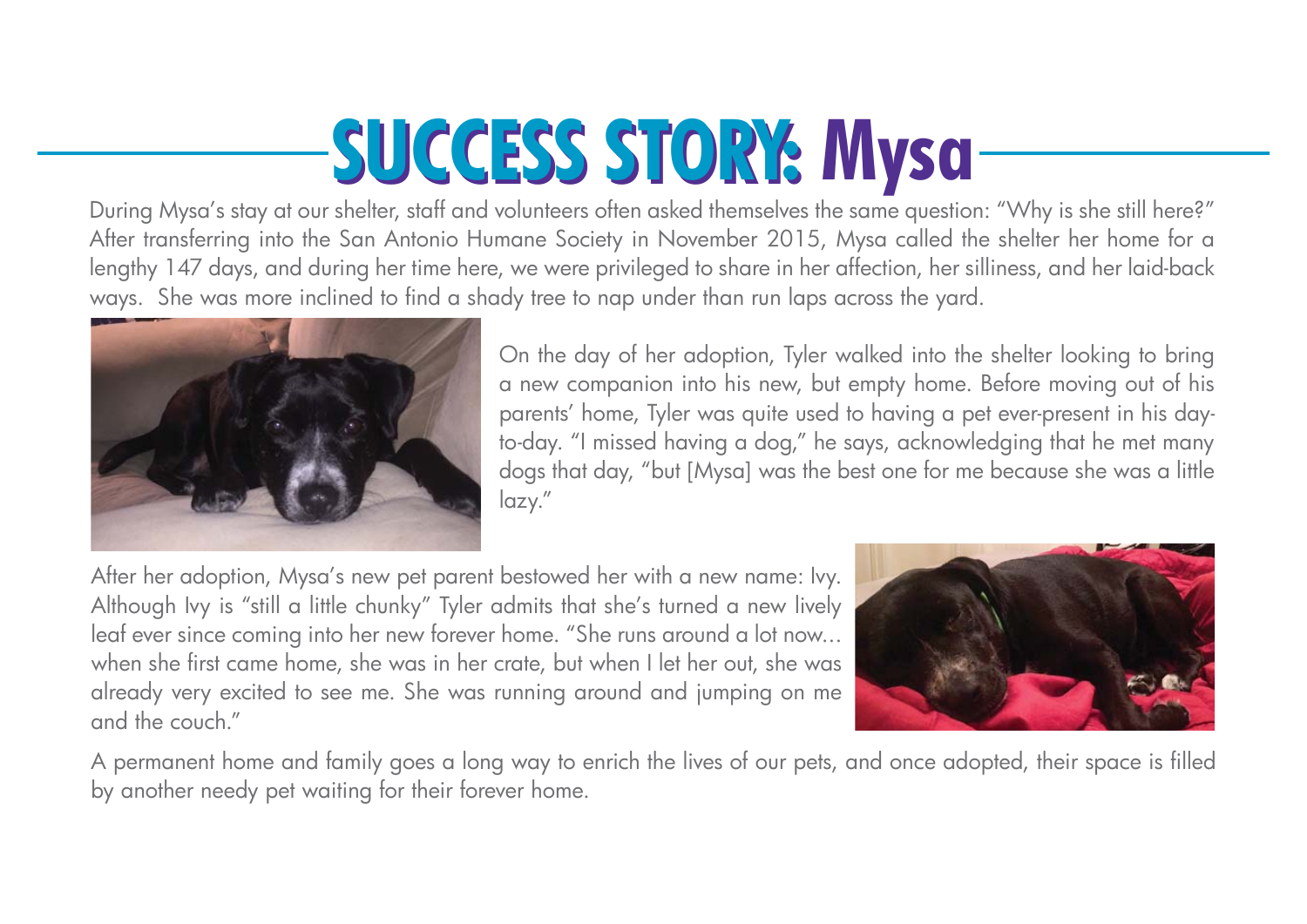## **SUCCESS STORY: SUCCESS STORY: Annie**

When Emma stopped by the Kitty Pavilion in October to meet its newest resident, she found herself visiting her newest family member: Annie!

"I took [Annie] out of her kennel and she immediately started to purr and lick my face," says Emma, Annie's doting pet parent, "I knew after holding her for just a few minutes that it was going to be hard to leave her there."

Annie had been brought to the shelter as a stray by a shelter staff member. She was already missing her left eye when it was determined she would have to undergo surgery to remove her right one as well. Blindness, however, did little to slow Annie down.



"She adapted so quickly to her life at home with me. I was nervous about her blindness, but I completely under-estimated her abilities! She doesn't let anything stop her."

Emma has a lot to say about her life with Annie. It's clear that these two fill each other's life with joy, care, and affection. Annie currently spends her days frolicking in the garden with her 1 dog and 4 cat siblings, wading on the top steps of the family pool, climbing all over the house furniture, and traveling to friend's homes on her kitty harness.

"Annie is a constant bright and happy presence in our family, and we are so thankful for her."



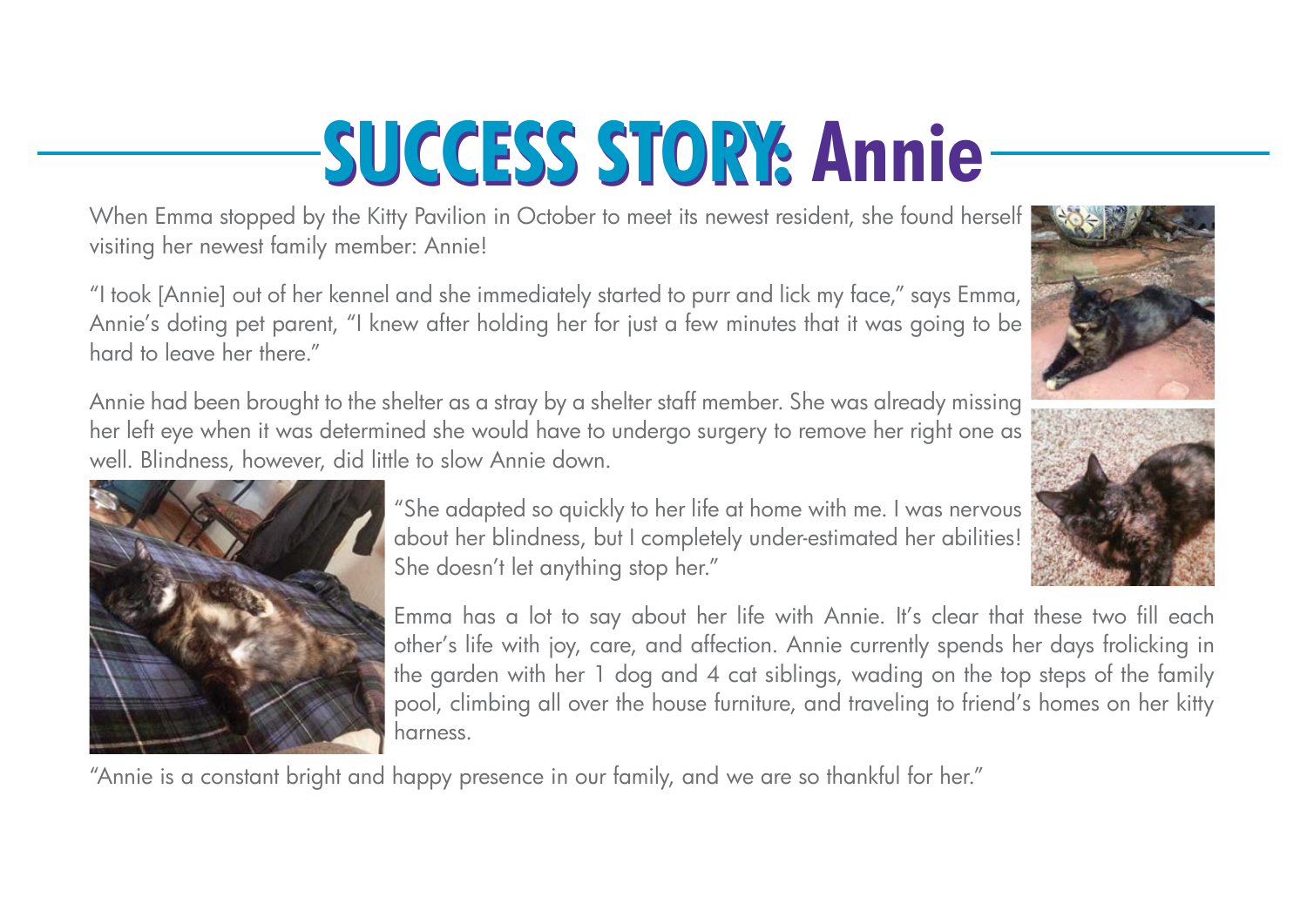

Duchess of the Ever-Present Fire Hydrant

The 13th annual El Rey Fido (ERF) fundraising competition was an event for the history books! In 2015, the ERF Coronation was recognized as an official Fiesta® event, and as a result of our dedicated contestants, \$88,854.29 was raised for the pets at the San Antonio Humane Society. With hundreds of people in attendance, ERF XIII, Ruby, and the 2015 Royal Court made their grand entrance at the ERF Coronation in festive and stately style!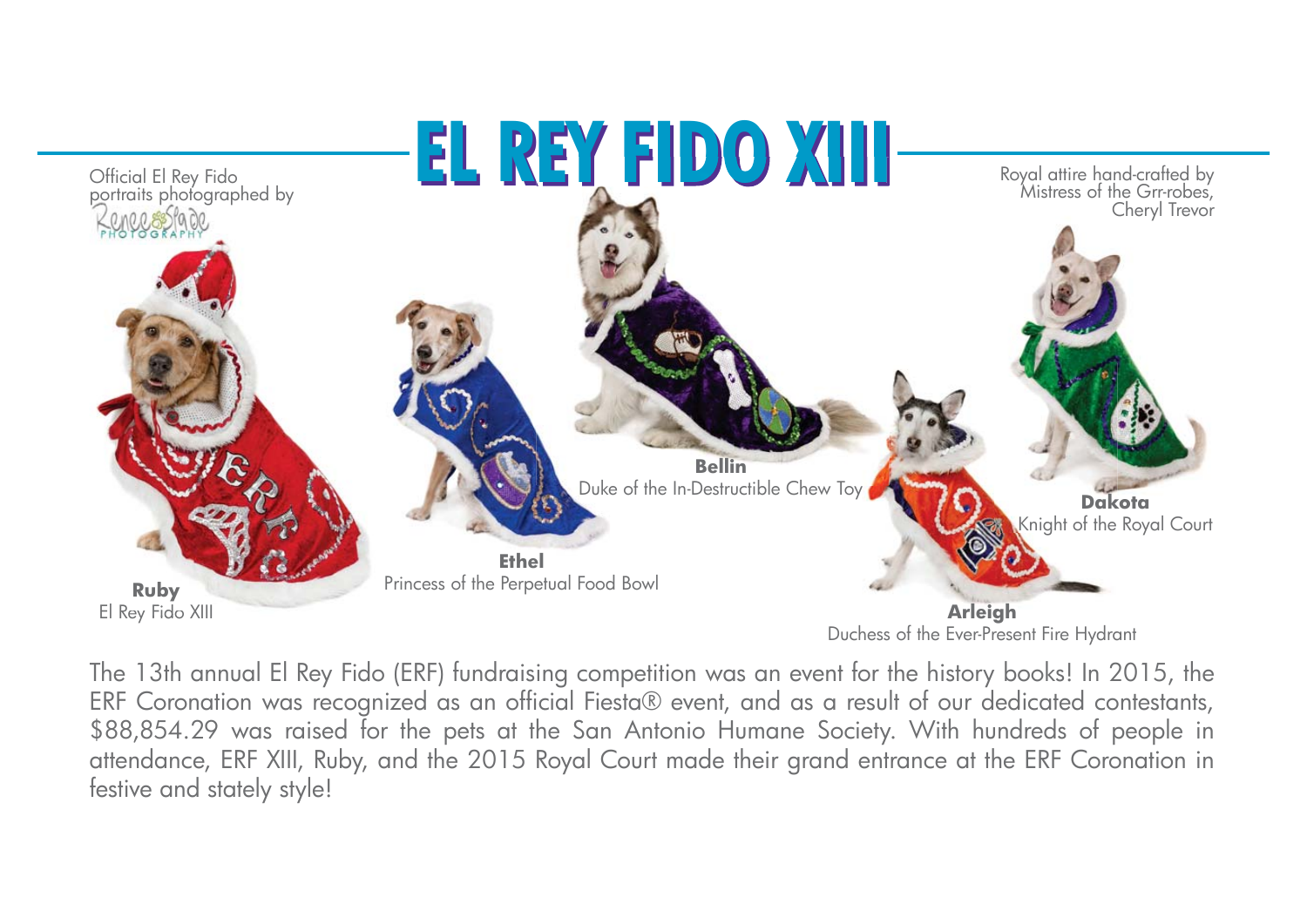gone, and it's thanks to our generous donors, our supportive volunteers, our compassionate foster parents, and our hardworking staff that we are able to provide continuous optimal care for our dogs and cats and educate the community about pet responsibility and humane treatment.

Another productive year has come and

**THANK YOU THANK YOU**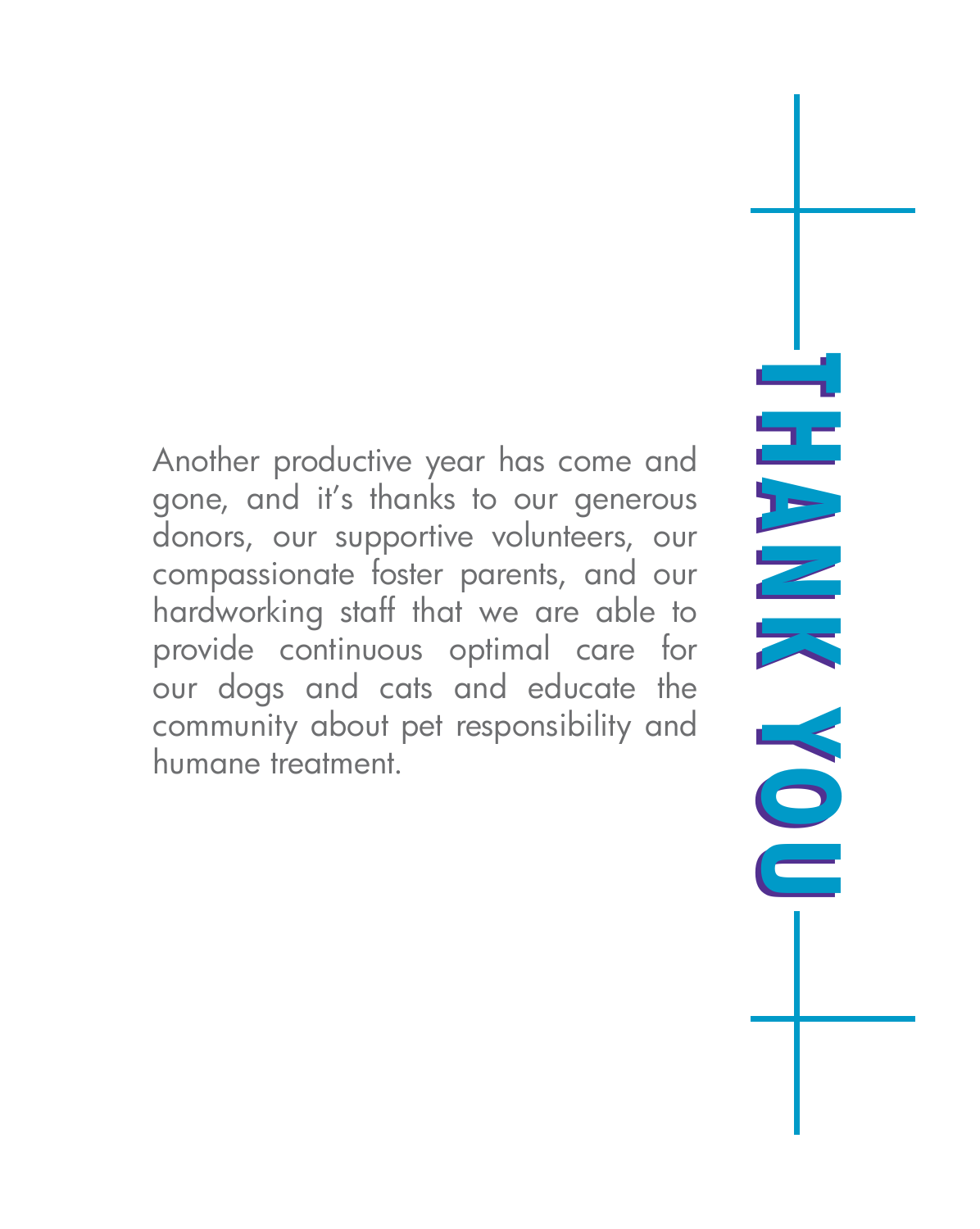We believe that education is an important pillar in our mission to improve the lives of dogs and cats and reduce the stray pet population within our community.

We were privileged to welcome 110 students from Graebner Elementary School (featured to the right) in November 2015 for their annual career day. It is during events like these that we hope to inspire the future of the community to always act with compassion, respect, and responsibility towards people, animals, and their environment.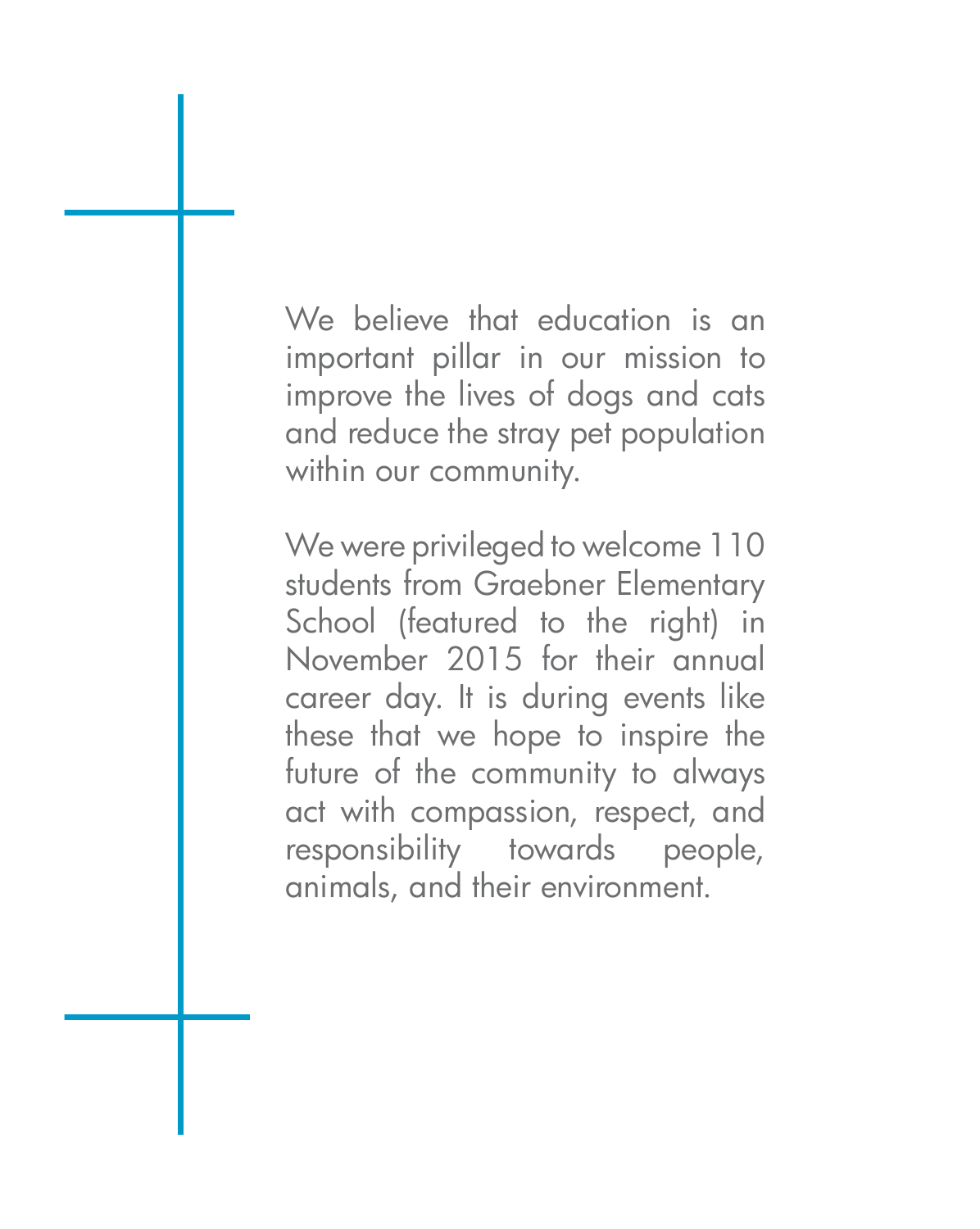